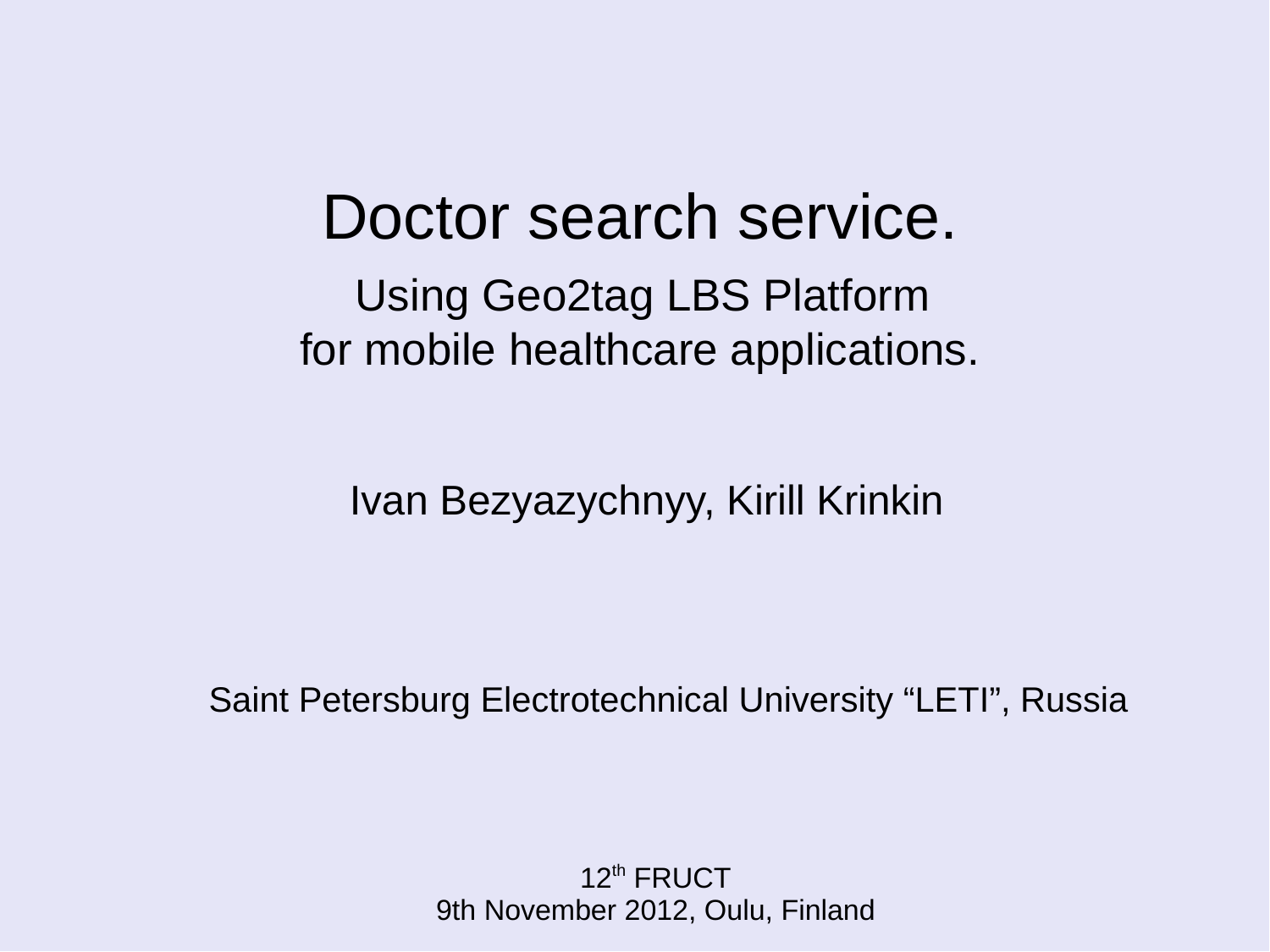## Numbers and trends

#### In 2011:

- Mobile subscribers --5,981 millions
- Mobile internet users -- 1,186 millions
- Shipments (handsets) – 1,775 millions
- Shipments (smartphones) -- 491 millions

(Forecast for 2012 – 686 millions)

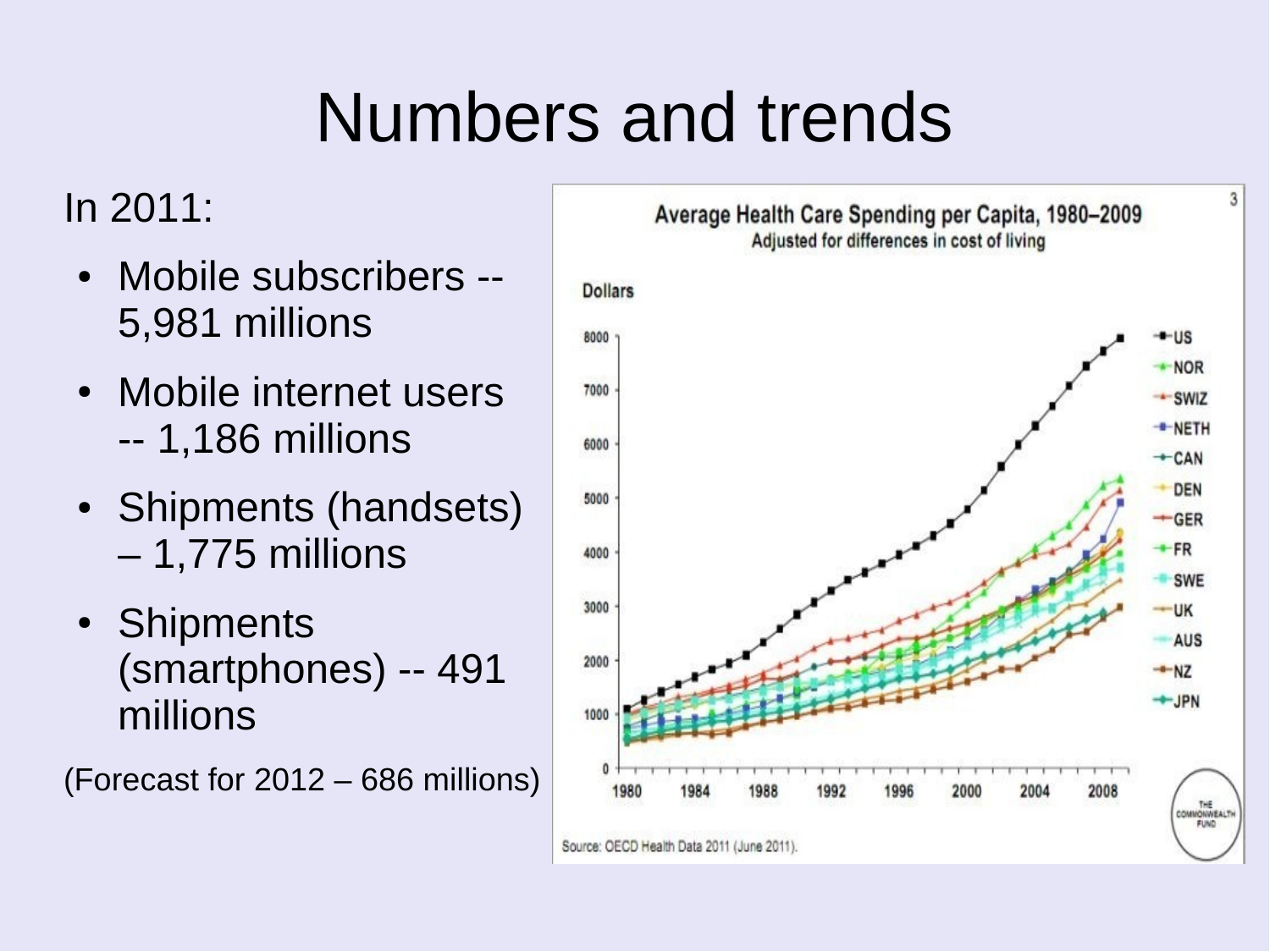#### Main idea of Doctor search

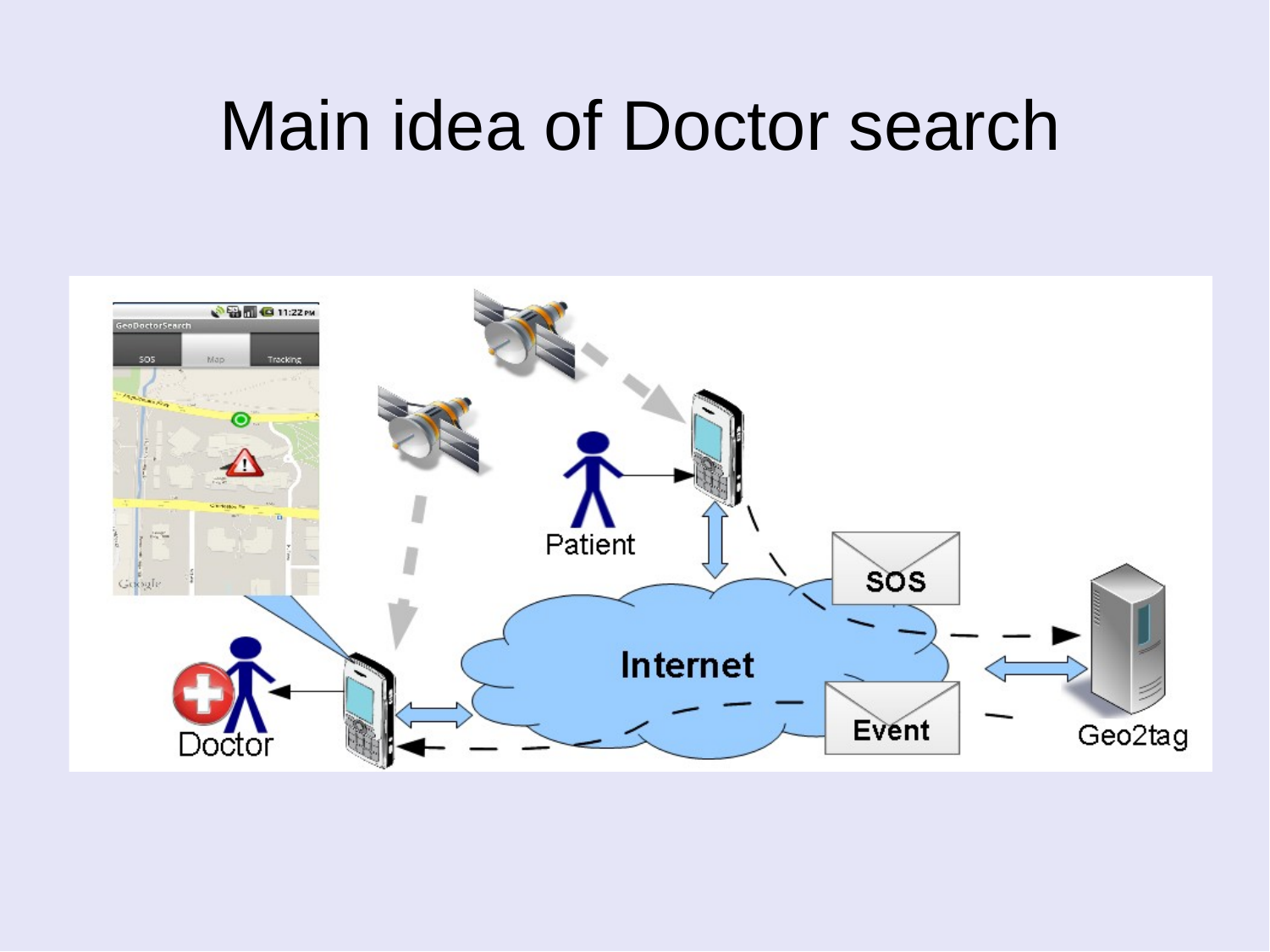#### Users

- Patients
	- People from risk group (monitored patients)
	- Everyone
- Doctors
	- Professionals
- Insurance companies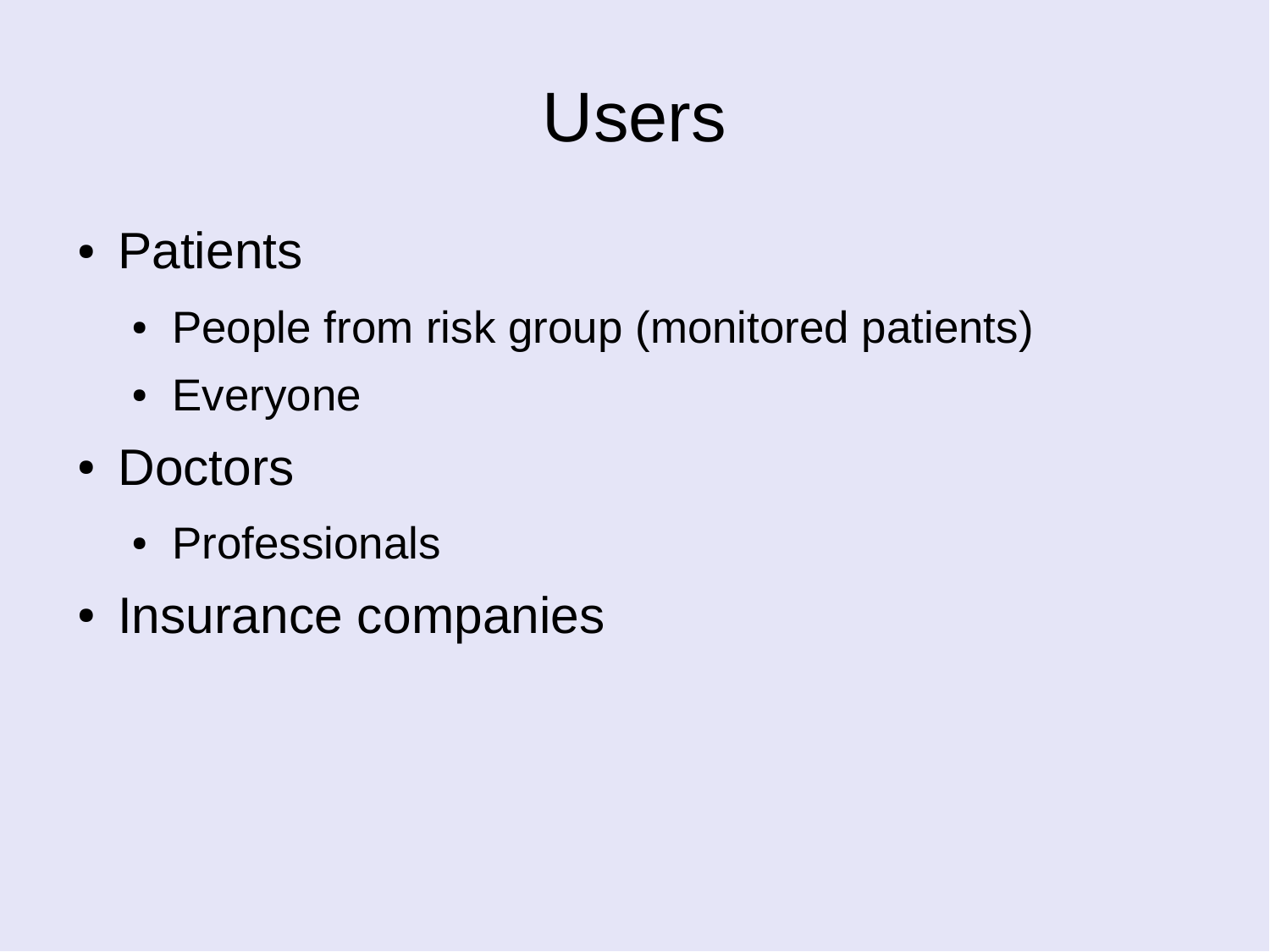#### Use cases

- SOS button
- Patient tracking
- Events map displaying
- Auxiliary
	- Registration
	- Logging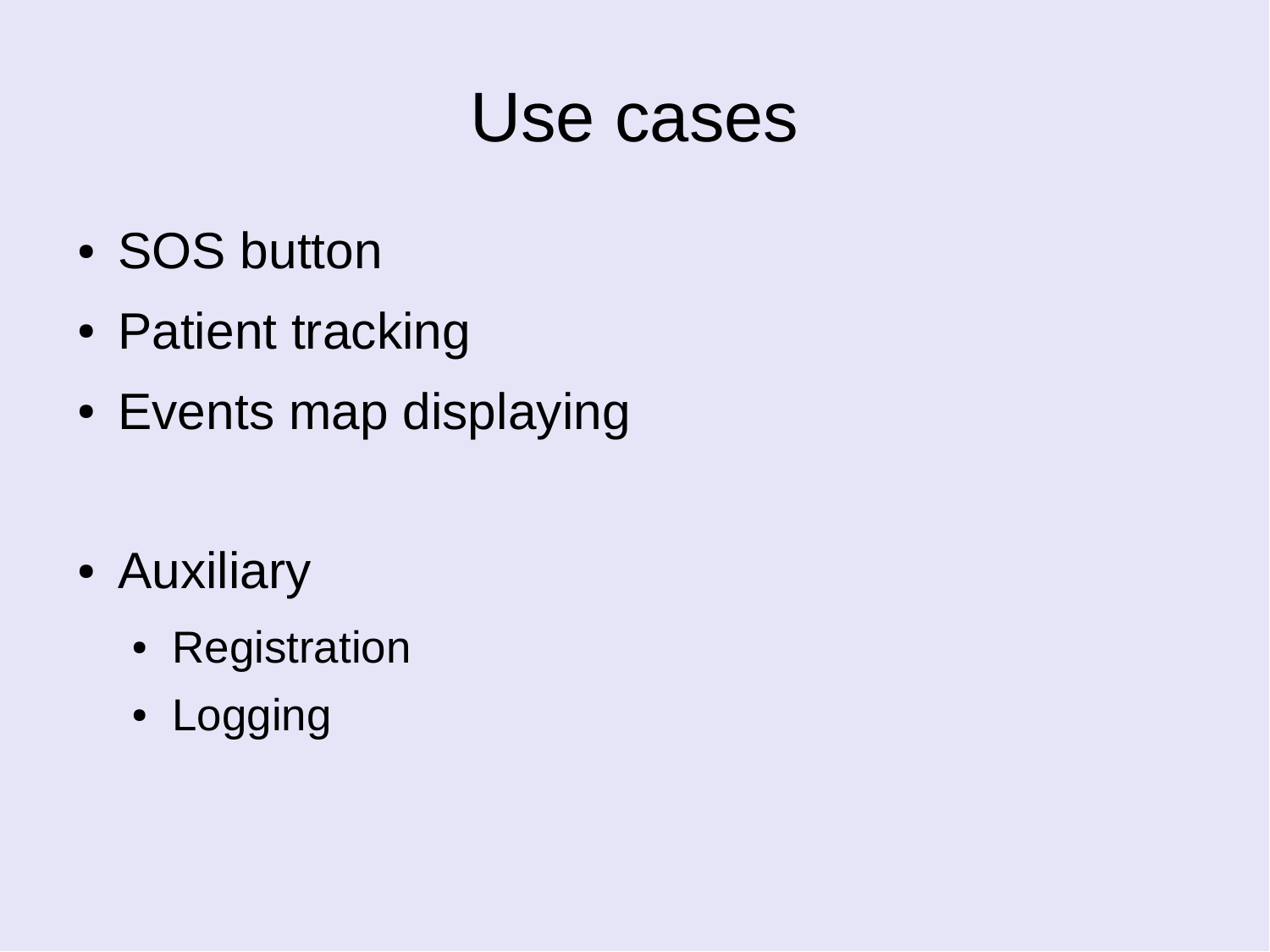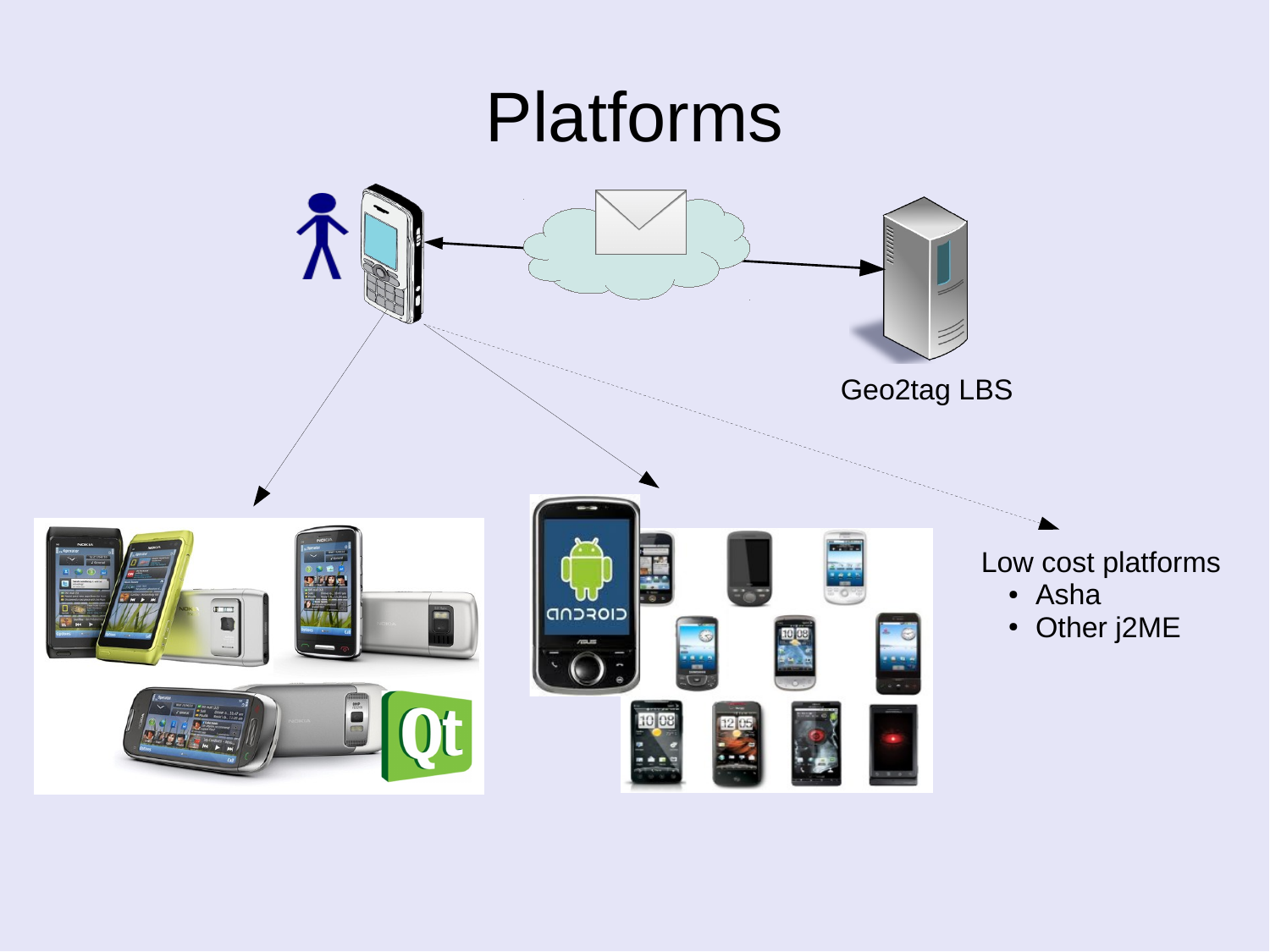#### Geo2tag data model

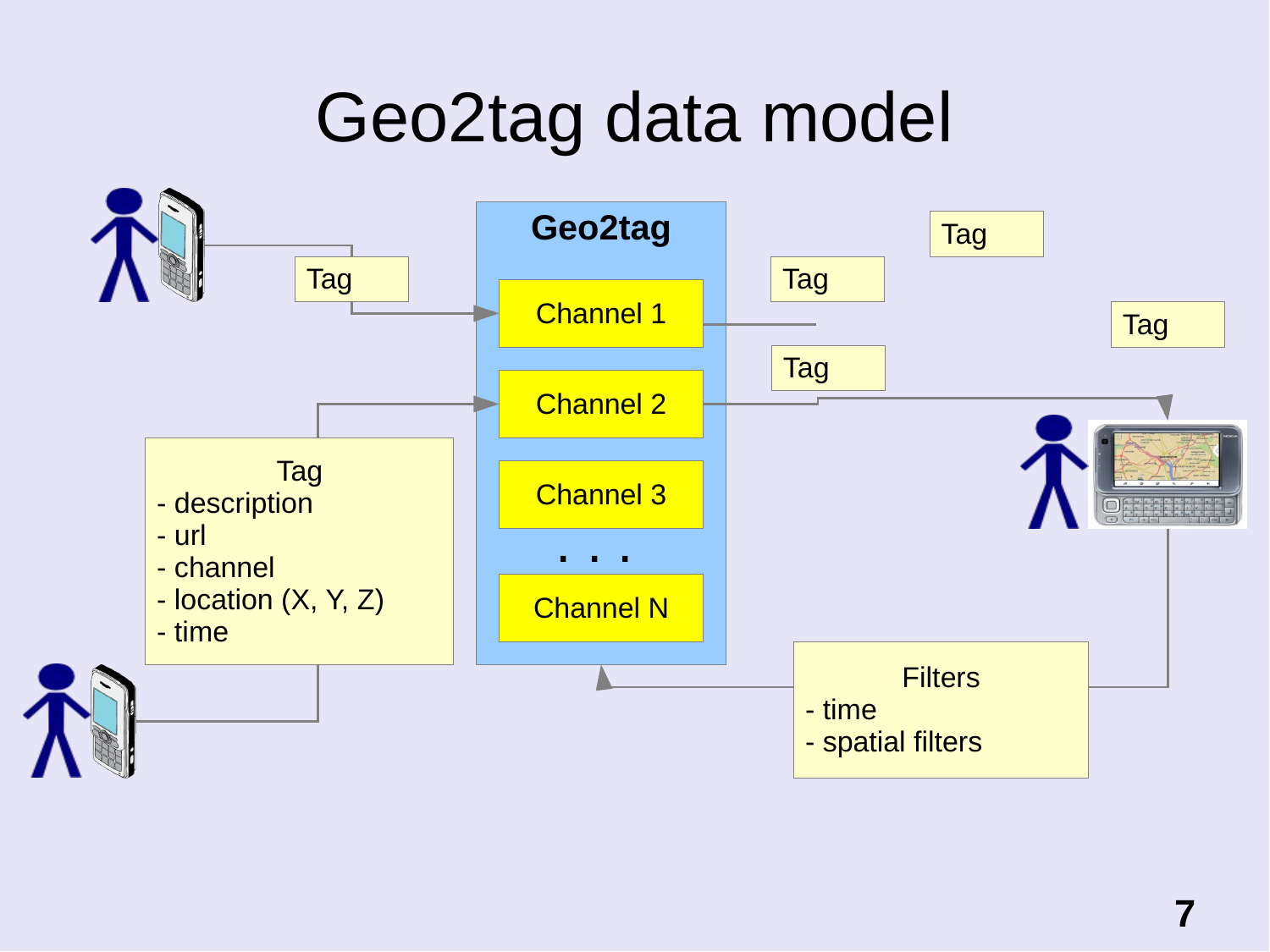#### Geo2tag: tracking implementation

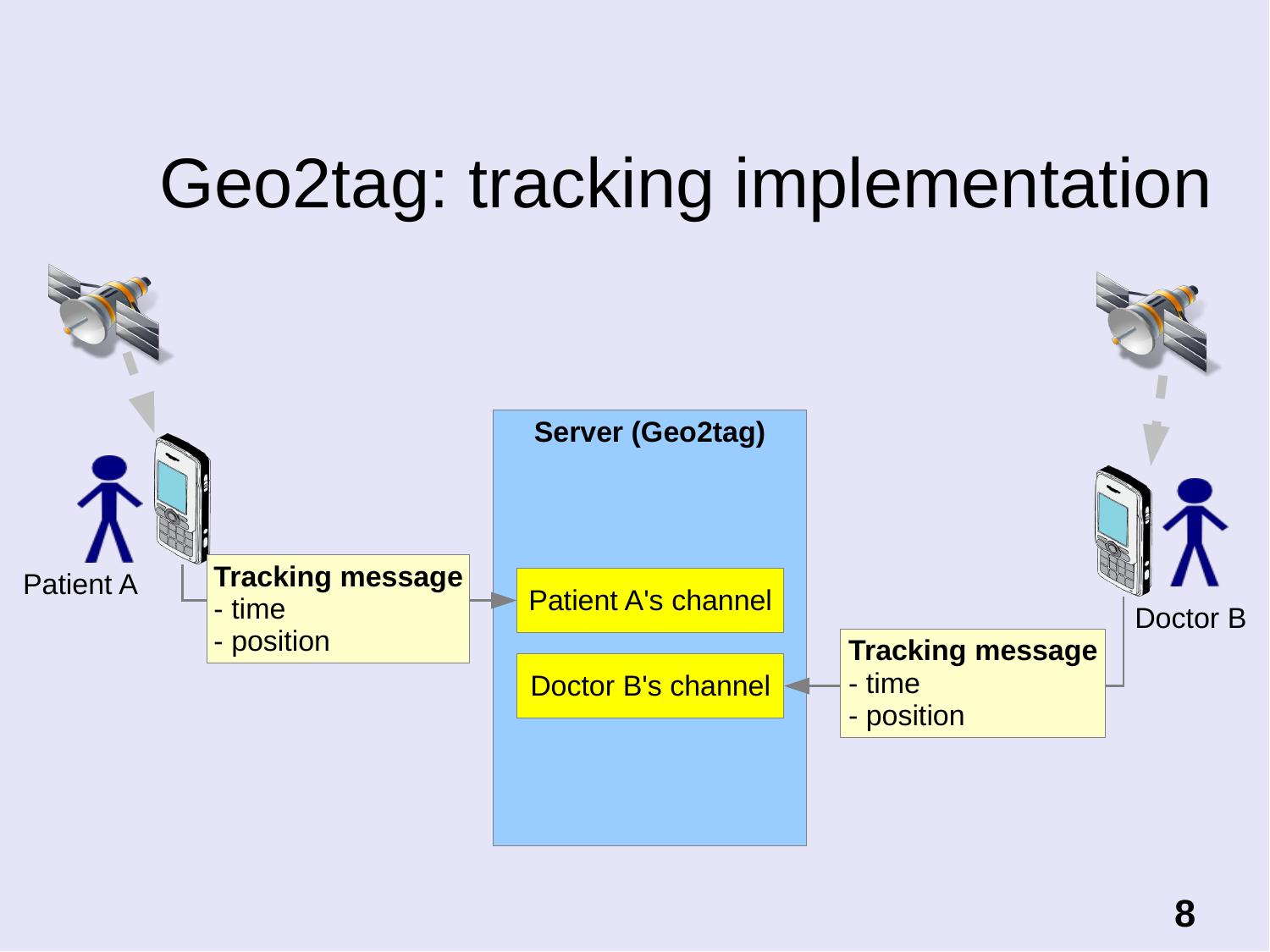#### Geo2tag: SOS and Event implementation

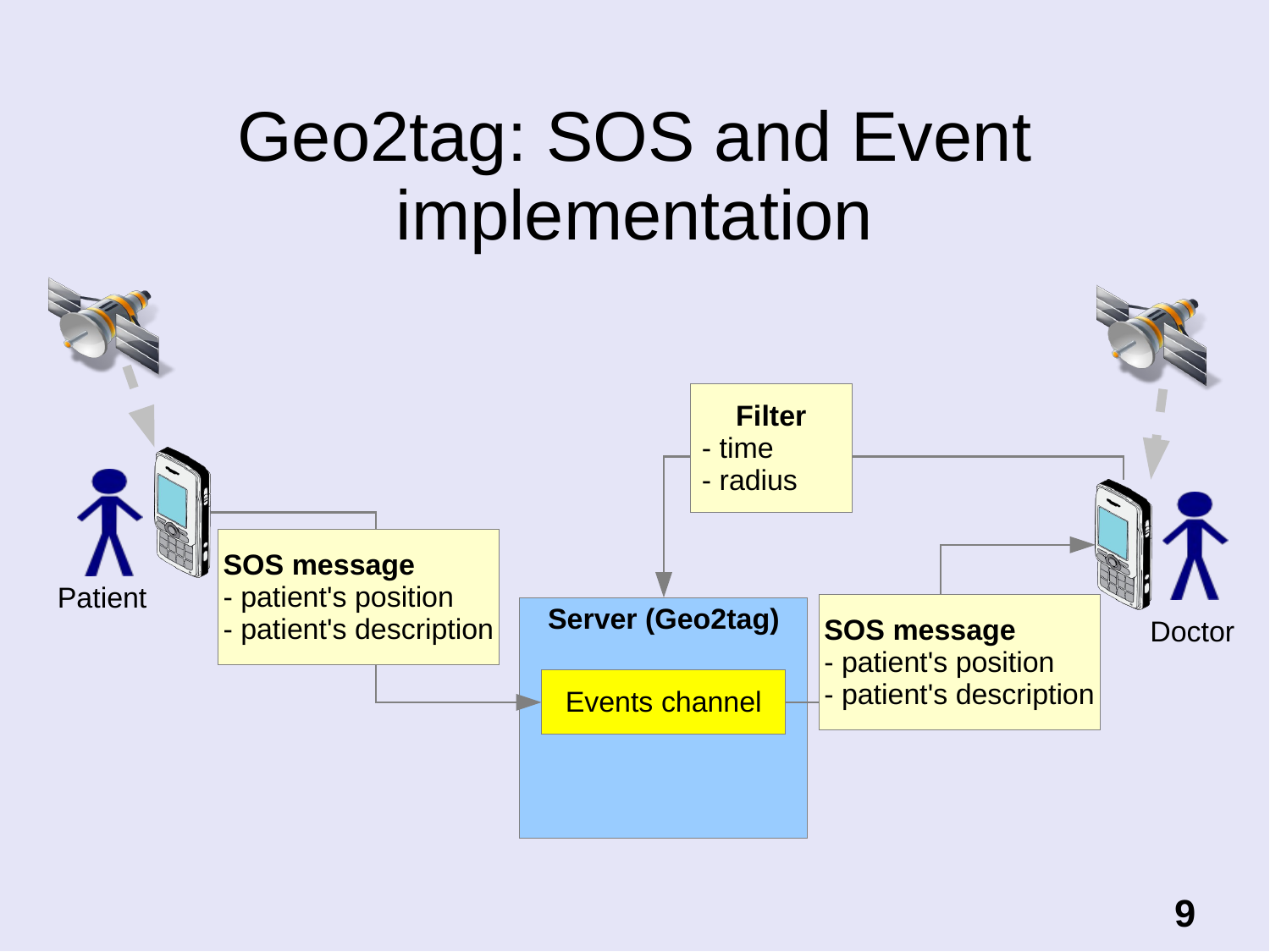# Logging in, registration, settings

**ED MI C** 11.10 PM

| <b>THE READER OF THE READER</b> |        |
|---------------------------------|--------|
| <b>GeoDoctorSearch</b>          | Creat  |
| Login                           | Login  |
| Ivan                            | Kiri   |
| Password                        | Passw  |
|                                 |        |
| Remember me                     | Re-ent |
| Sign in                         |        |
| Create account                  |        |
|                                 | q      |
|                                 |        |
|                                 | a      |
|                                 | 슝      |
|                                 |        |
|                                 | ?12    |

 $F = F$ 

| யய                                                                                                          |
|-------------------------------------------------------------------------------------------------------------|
| Create a new account                                                                                        |
| .ogin                                                                                                       |
| Kirill                                                                                                      |
| assword                                                                                                     |
|                                                                                                             |
| e-enter password                                                                                            |
|                                                                                                             |
| Register                                                                                                    |
| İ<br>$\mathsf t$<br>e<br>W<br>r<br>ū<br>$\overline{O}$<br>q<br>y<br>p                                       |
| f<br>j<br>$\mathsf k$<br>$\mathsf{d}$<br>h<br>I<br>S<br>a<br>g                                              |
| 合<br>$rac{DEL}{X}$<br>$\mathsf b$<br>$\overline{\mathsf{C}}$<br>$\overline{\mathsf{V}}$<br>Z<br>X<br>m<br>n |
| ?123<br>Done<br>7<br>0<br>п<br>Π                                                                            |

|                                        | <b>EH<sub>2</sub> 11:09 PM</b> |
|----------------------------------------|--------------------------------|
| <b>GeoDoctorSearch settings</b>        |                                |
| Description:                           |                                |
| address: nevskiy<br>diagnosis: strange |                                |
|                                        |                                |
| Geo2Tag server                         |                                |
| http://10.0.2.2                        |                                |
|                                        |                                |
|                                        |                                |
|                                        |                                |
|                                        |                                |
|                                        |                                |
|                                        |                                |
|                                        |                                |
| Cancel                                 | Ok                             |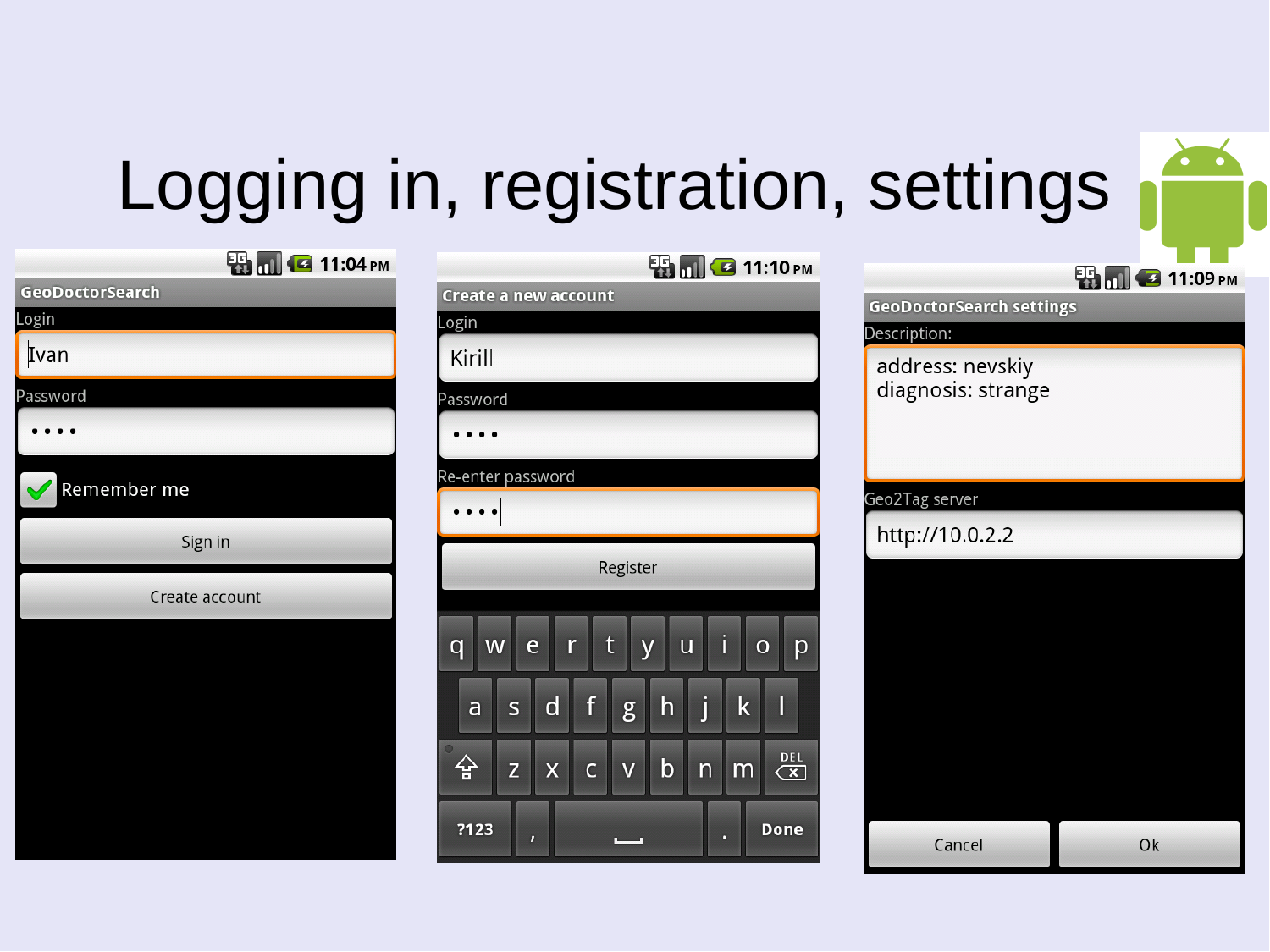## SOS sending







|                 |     | <b>MED 10:30 PM</b> |
|-----------------|-----|---------------------|
| GeoDoctorSearch |     |                     |
|                 |     |                     |
| SOS             | Map | <b>Tracking</b>     |



SOS have been sent!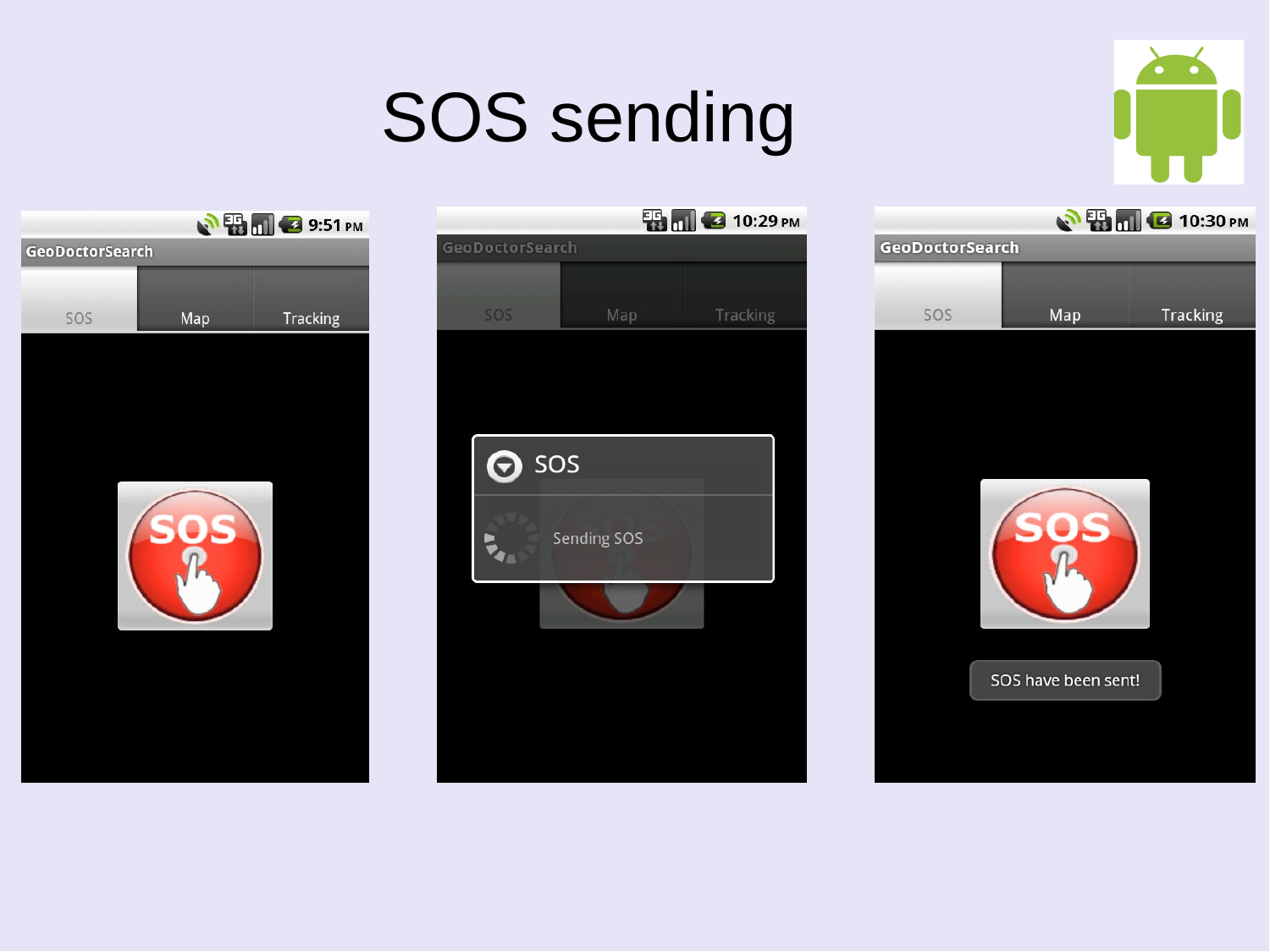#### Events delivery



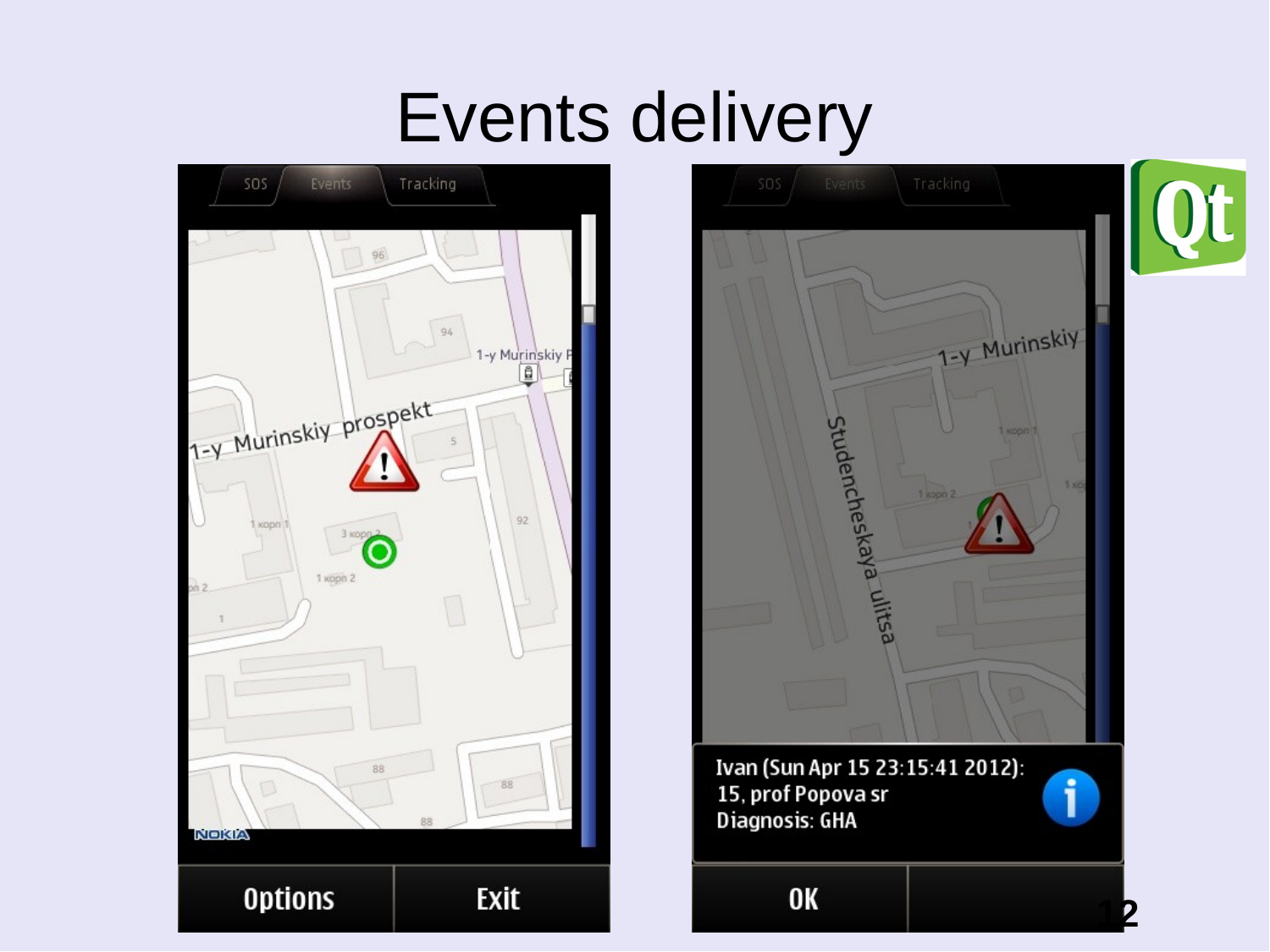## **Tracking**



#### 505 Events Tracking **Stop tracking Tracking stopped**

Sent coordinates: 59.9876, 30.3323 Sent coordinates: 59.9876, 30.3323 Sent coordinates: 59.9876, 30.3323 Sent coordinates: 59.9876. 30.3323 Sent coordinates: 59.9876, 30.3323 Sent coordinates: 59.9876, 30.3323 Sent coordinates: 59.9876, 30.3323 Sent coordinates: 59.9876, 30.3323 Sent coordinates: 59.9876, 30.3323 Sent coordinates: 59.9876, 30.3323 Sent coordinates: 59.9876, 30.3323 Sent coordinates: 59.9876, 30.3323

**Options** 

**Exit** 

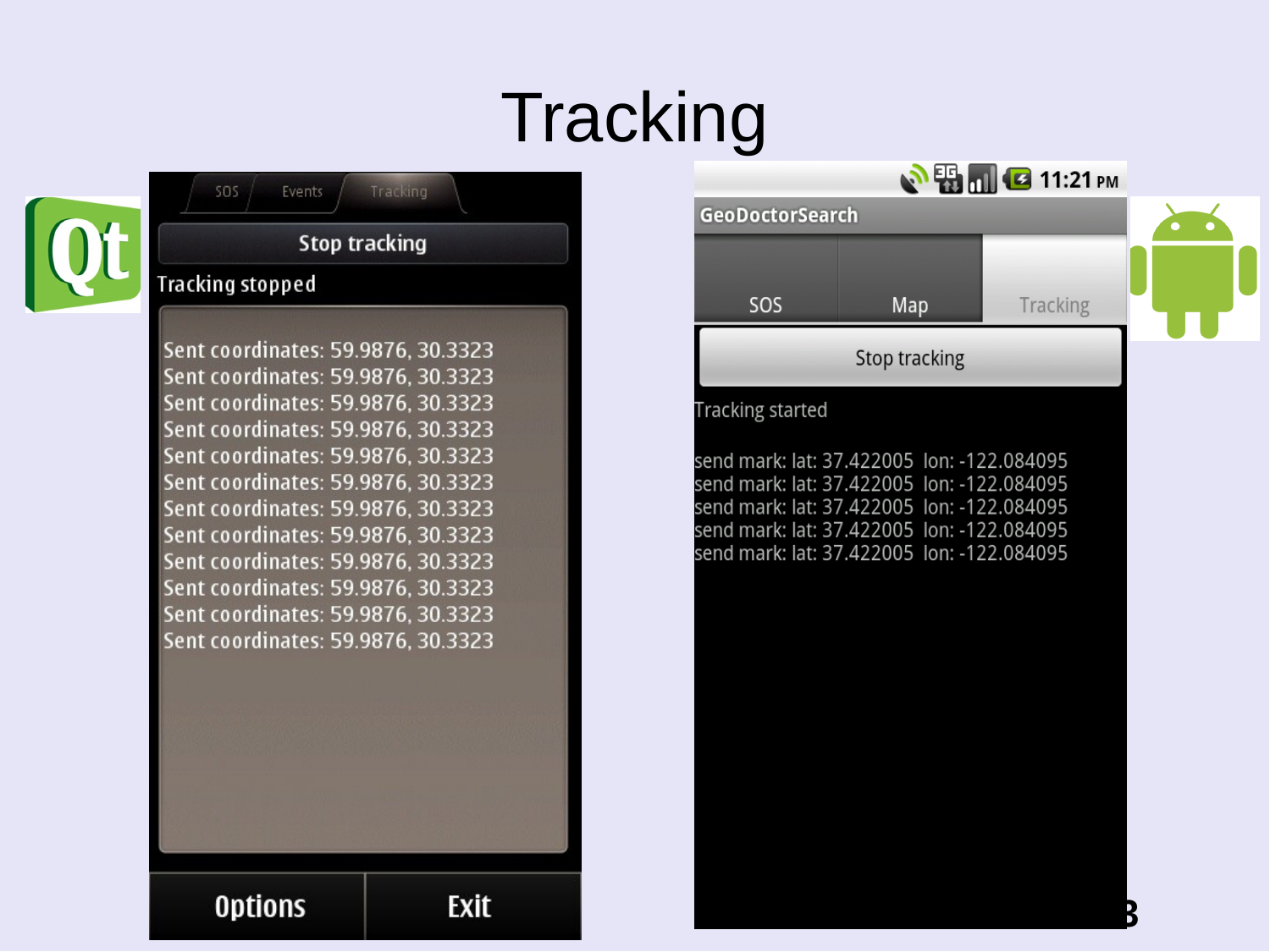#### LBS opportunities for mHealth

- Logistics (planning and analyzing Doctor/Patient activities)
- Support and coordination of ambulance cars
- Indoor services in hospitals